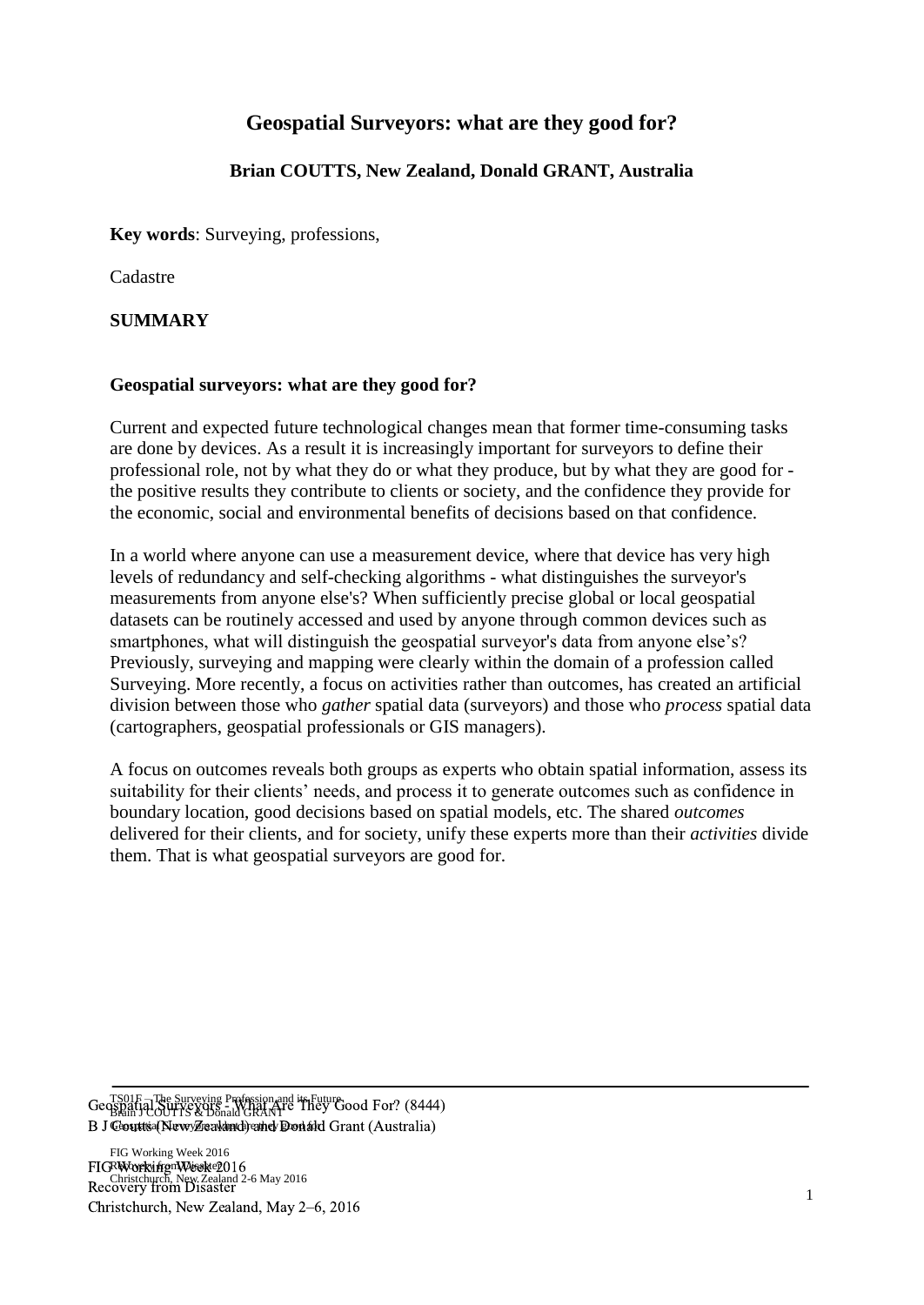# **Geospatial Surveyors: what are they good for?**

## **Brian COUTTS, New Zealand, Donald GRANT, Australia**

#### **1. INTRODUCTION**

The words "professional" and "professionalism" are widely used in common speech. However, they are not necessarily confined to a reference to people who are members of a recognised profession. There are professional golfers, professional jugglers and professional comedians, and in this context the term is used to refer to those who earn their living from an activity in order to distinguish them from amateurs. Sportspeople "turn" professional. The concept is extended when such people, or anyone else, are described as demonstrating "professionalism". Here the word is harder to define, but it is suggested that it means to carry out a task in such a way or to such a level, that it demonstrates some of the attributes that, while remaining undefined, might be expected of a member of a profession.

Such common use of these terms in the general sense confuses any discussion about the status of an occupation as a profession. In order to adequately discuss whether an occupation is a profession, it is necessary to understand something of the origins and derivation of what once were called the "learned professions".

### **2. WHAT IS A PROFESSION?**

The word "profession" originates from the verb "to profess", that is, one who had taken the vows of a religious order (O'Day, 2000; Armstrong, 1994; Dyer, 1985). From the time of the Middle Ages there were three accepted or recognised "learned" professions, namely the Church, the Law and Medicine (O'Day, 2000).

Over time the number of occupations falling under, or claiming the status of, a learned profession has grown steadily. Fone (2010) interprets from O'Day (2010) "the development of an educated class between the non-working leisured classes and the merchants, traders, craftsmen and labourers who comprised the working population of [England]" generated those occupations which are now called the professions. She further proffers "that during this period there was a growth of groups of men in the law, the church, and medicine with a common educational background and steeped in the ideology of service to the 'commonweal'" Fone (2010, p.1). Furthermore, printing allowed the greater production of books, education was becoming more wide spread, and the influence of the church was diminishing.

This elicits the first clue as to the fundamental requisites of a profession, which may be generally referred to as *education* and *service.* This view is supported by Wilensky (1964). It is no surprise that the range of new occupations desirous of claiming the status of a profession began to enlarge as education spread though Western civilisation.

TS01F – The Surveying Profession and its Future Geospatial Surveying Friesson and They Good For? (8444) B J Ceoutts (NewyZealand) and Donald Grant (Australia)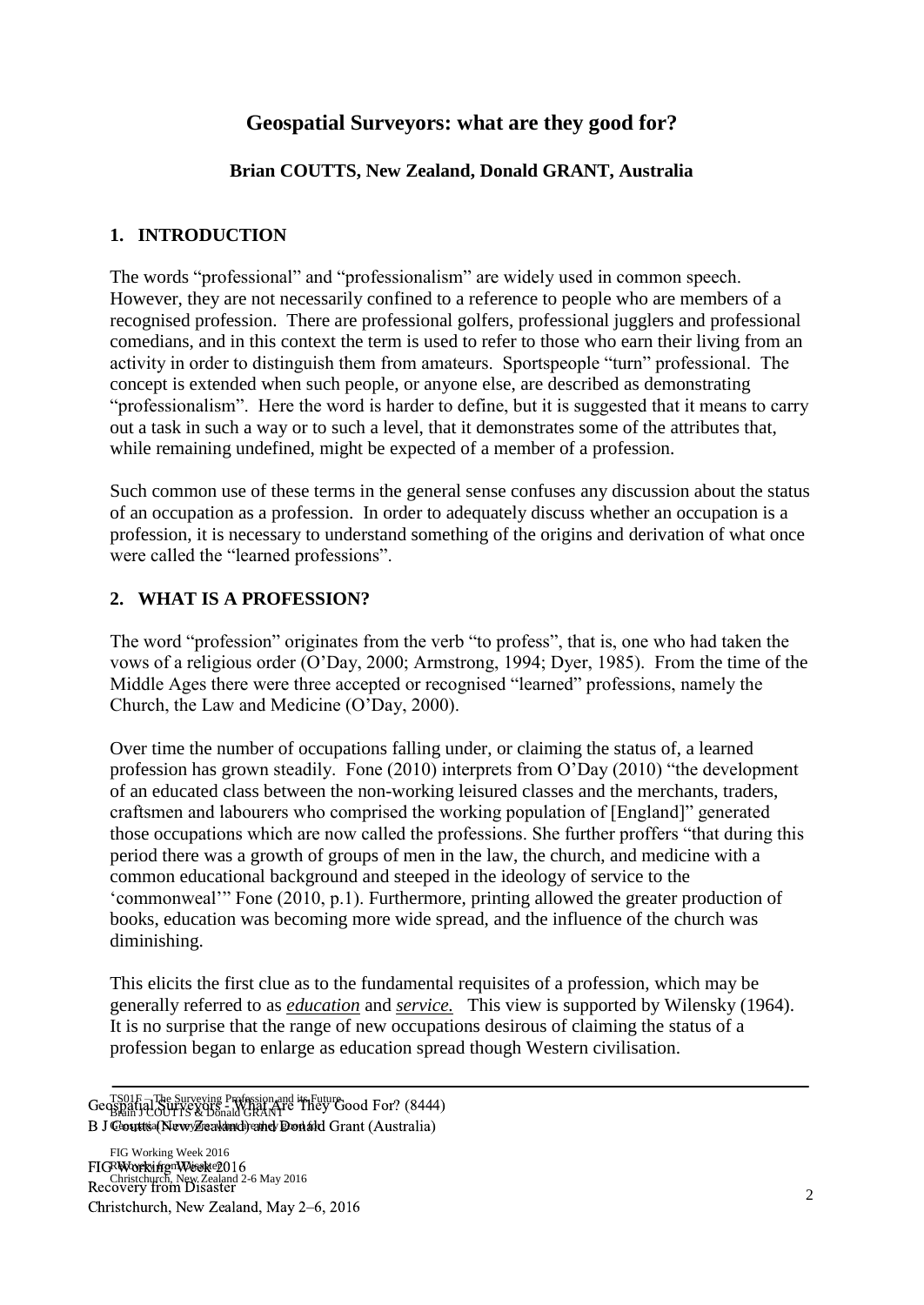Flexner (1915) listed five criteria that would need to be met in order for any occupation to be considered to have professional status, and the subsequent literature does not contest these, but tends rather to expand upon them. Flexner (1915) lists the following:

- specialised knowledge applied without bias;
- application of the knowledge to practical problems;
- theory and practice that can be educationally communicated;
- a trusted self-regulating professional body that confers professional status; and
- an ethic that puts client's and society's interests ahead of the self-interest of the practitioner.

Generally the issue of the sociology of professions has dissipated and the topic is rarely discussed (Saks, 2012). That aside, it is an appropriate place to start if there are doubts as to whether an existing occupation has changed significantly and in such a way that its classification as a profession is compromised, or that there are aspects of the discipline or specialties that may be considered to have achieved such status independent of their parent body.

# **3. SURVEYING** *IS* **A PROFESSION**

In making a comparison between the criteria deduced from Flexner (1915), the UKIPG (2013) and the discipline in both local and international contexts, land surveying can be shown to meet all criteria to make a legitimate claim that it is a profession within the currently accepted definition. The broad extent to which universities teach and extend defined bodies of land surveying knowledge, the existence of a world-wide network of internationally recognised professional bodies that examine, accredit and monitor the technical competence of practitioners, the proliferation of qualified land surveyors providing services to government agencies, corporate and individual clients, and the existence of published codes of professional conduct for land surveyors, all provide substantial ratification of the claim to professional status. Predicted skill shortages add weight to its continued relevance to society.

That which distinguishes one profession from another is the body of knowledge (BoK) that its practitioners must acquire. The BoK required in any specific discipline will be defined by the needs of the society that the profession serves. The profession, the professional body and the educational providers will have evolved to meet those specific needs. However, it is anticipated that there will be a common core of knowledge which all land surveyors share and that distinguishes them from not only other professions, but from colleagues in the discipline who have not met the criteria for admission to the professional body.

## **4. SURVEYORS FUNCTIONS IN THE PAST**

During the classical period surveyors were educated, respected and important functionaries in the societies in which they lived, Egyptian, Greek and Roman. This may be considered the 1<sup>st</sup> paradigm of land surveying. Little development occurred in most of Europe in what is

TS01F – The Surveying Profession and its Future Geospatial Surveying Friesson and They Good For? (8444) B J Ceoutts (NewyZealand) and Donald Grant (Australia)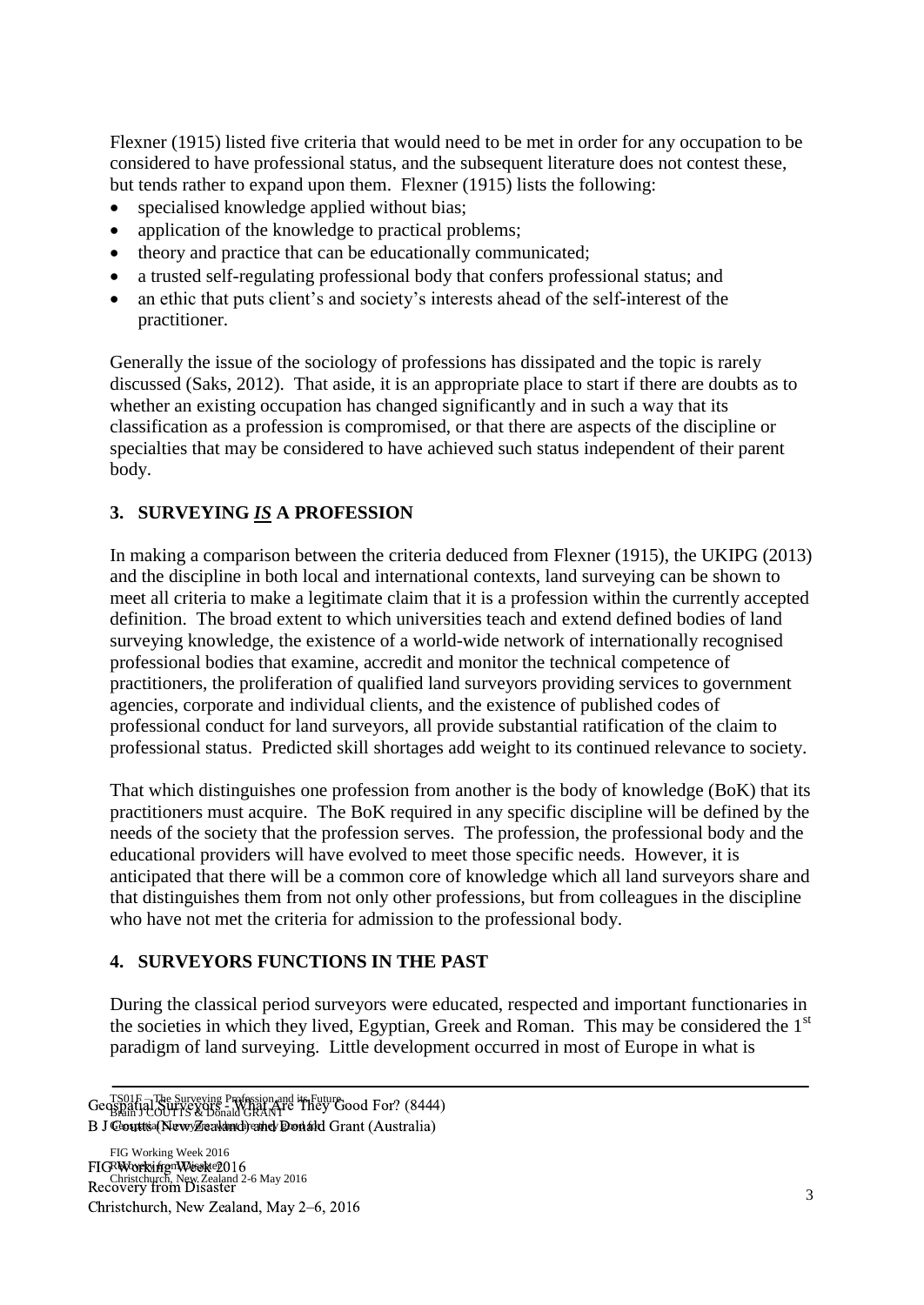commonly referred to as the Dark or Middle Ages. During the Renaissance, and particularly during the period of 50 years either side of 1600, a number of advances occurred that changed the means by which land surveyors undertook their work and the nature of it.

Arabic numerals were introduced, as was the decimal system. Logarithms were invented, and geometry and trigonometry arrived, through the incursion of the Moors into Spain, from the east. Lenses were developed and telescopes invented and angular measurement became increasingly accurate. Additionally, standards were developed for linear measurement (amongst many others), which translated into mathematically definable areas for the identification of parcels of land and records developed to record their owners and a land market was established. Gunter's Chain played a significant role in this regard. As European colonisation expanded to cover the globe so the idea of land ownership and land markets spread to those colonies. The methods developed in the early  $17<sup>th</sup>$  century spread with the colonists. Those same methods were being taught to land surveyors in the 1980s, with the addition of photogrammetry. These elements define the  $2<sup>nd</sup>$  paradigm of land surveying.

At an ever accelerating pace over the last 100 years, technology has impacted on every aspect of modern living. The first significant change to the skills of the land surveyor in over 300 years occurred with the application of photography to land measurement and analysis (Staiger, 2009), and particularly with the development of stereoscope plotters for the interpretation of those photographs taken from moving platforms embedded within aircraft.

While the development of measurement, first linear and later angular, had a slow beginning in the middle of the  $20<sup>th</sup>$  century, advances progressed rapidly once the fundamental technology was developed. This in itself has been embraced by the surveying profession, but did not bring about fundamental change to the land surveyors work or underlying methodologies. However it did increase dramatically the rate at which measurement data could be gathered and recorded, and removing much of the manual labour required for these tasks previously. Electronic calculators and computers added to speed with which land surveying data could be processed and converted into the products required by clients.

The development of global navigational satellite systems (GNSS) from the combination of space science, remote sensing by specialised cameras and electronic measurement has led to fundamental change in the way in which position is established on the surface of the planet, particularly on land, though just as profoundly on the sea bed or its surface. No longer is it necessary to establish and maintain triangulation networks with origins in optical astronomical observations, in order to create and maintain high accuracy position identification. Satellite systems have rendered such systems largely obsolete and changed the methods by which accurate positioning is achieved. Trends in development of GNSS point toward sub-decimetre accuracy for hand-held mobile devices compared with the current 5-10 metre accuracy of a smartphone with GPS (Pesnya, et al 2016).

Further technological changes are in development or already developed. Multi-sensor instruments which (amongst other things) allow different types of systematic measurement error to be detected, estimated and eliminated by the use of different measurement systems

FIG Working Week 2016 RWayeky from Wisakter FIGRWayrkyifrgmWeekte2016<br>D. Christchurch, New Zealand 2-6 May 2016 Recovery from Disaster Christchurch, New Zealand, May 2–6, 2016

TS01F – The Surveying Profession and its Future Geospatial Surveying Friesson and They Good For? (8444) B J Ceoutts (NewyZealand) and Donald Grant (Australia)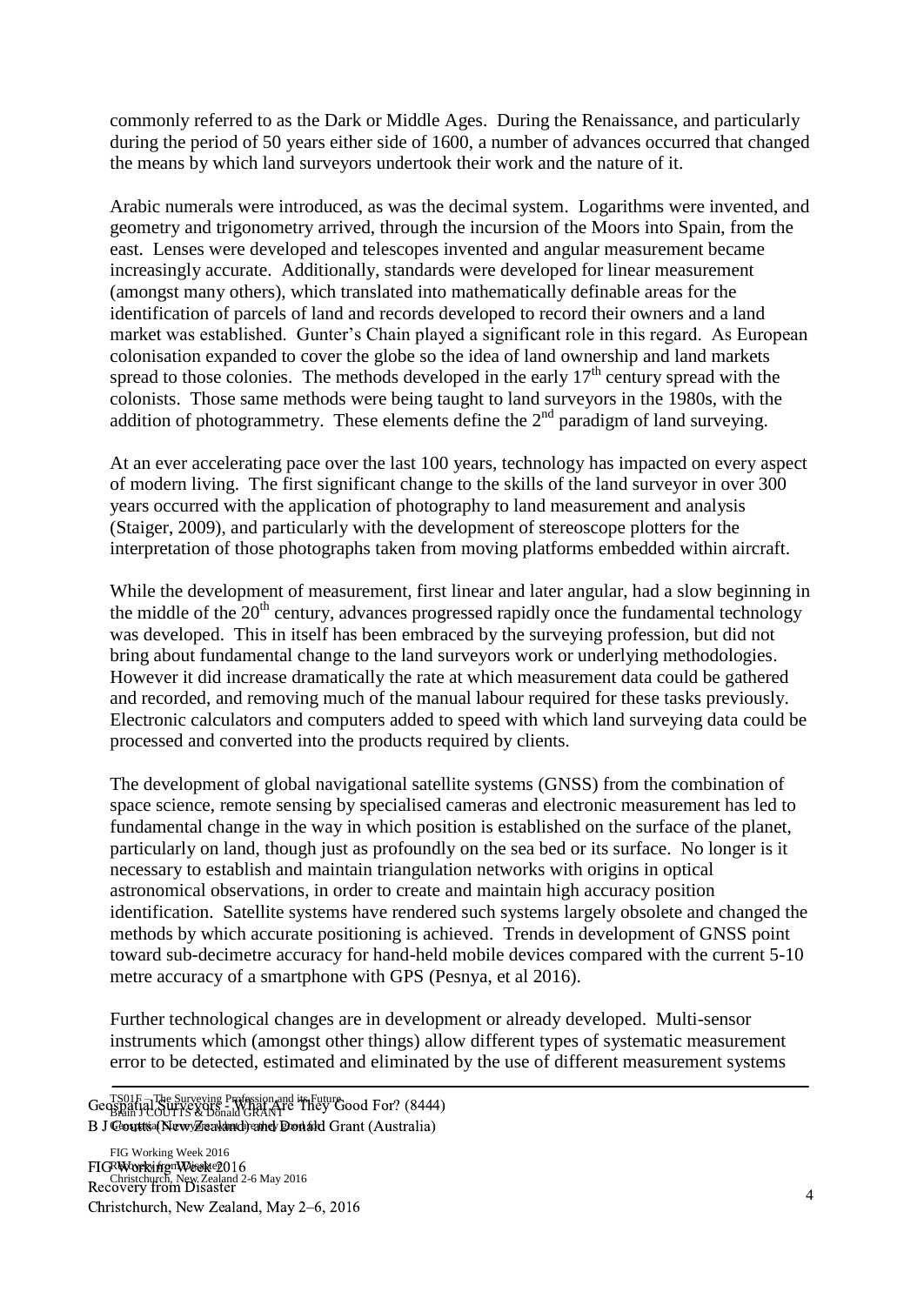that have different sensitivity to errors. Survey systems are available that not only include angular and distance measurements (total stations) but also GNSS, imagery and laser scanning within the one instrument.

An increasing range of mobile platforms for sensors are also being used. Aircraft and more recently satellite systems have been used for many decades and vehicle-mounted systems for many years. More recently "drones" (unmanned aerial vehicles – UAV – or more correctly, remotely piloted aircraft systems – RPAS) are in common usage and backpack-mounted or hand-held measurement systems are also under development or in use (Kukko et al, 2016).

The concept of a surveyor's measuring equipment set up on a tripod over a survey mark and manually operated by a surveyor is still applicable. But the days of this as a default concept may be numbered – particularly the assumption that a professional surveyor will manually operate the measuring equipment in the field in person.

Finally, the impact of Information Technology on the storage, management and manipulation of location data in GIS's has made possible a range of new products, unimaginable half a century ago. However, many of these, and the ability to manipulate and manage the data, is not the sole prerogative of the land surveyor. Information technologists, geographers, architects, engineers, amongst others, are capable of using the information provided by GISs. How long will the spatial data gathering expertise of the land surveyor be a necessary component in the creation of maps and other spatial data representations?

## **5. CHANGE IN SURVEYING PRACTICE**

When asked to describe what they do, surveyors most commonly describe themselves as professionals who measure the land. The physical act of measurement to objects in the world is the dominant characteristic that distinguishes surveyors from others in related areas of expertise such as photogrammetry, cartography and remote sensing.

For much of the history of the profession, this was a correct description. The measurement itself was a complex and time-consuming task requiring skill and care to perform correctly. Not only did this mean that surveyors typically reserved this task for themselves, it also meant that survey measurement networks were typically low redundancy – with only just enough extra measurements to detect errors.

A change over the last few decades has been that survey technicians increasingly undertake the measurement task. The measuring equipment has become faster to use and digital recording has reduced the risk of one source of errors. The decisions of measurement design – what to measure – remained much the same but it is more common for younger staff familiar with the latest instrumentation to be entrusted with making the measurements under the direction of the surveyor.

The advances in measurement technology, and in software for survey computations, means that the risk of error has decreased and the ability to quickly and cheaply make check

FIG Working Week 2016 RWorkifrom Disakel FIGRWayrkyifrgmWeekte2016<br>D. Christchurch, New Zealand 2-6 May 2016 Recovery from Disaster Christchurch, New Zealand, May 2–6, 2016

TS01F – The Surveying Profession and its Future Geospatial Surveying Friesson and They Good For? (8444) B J Ceoutts (NewyZealand) and Donald Grant (Australia)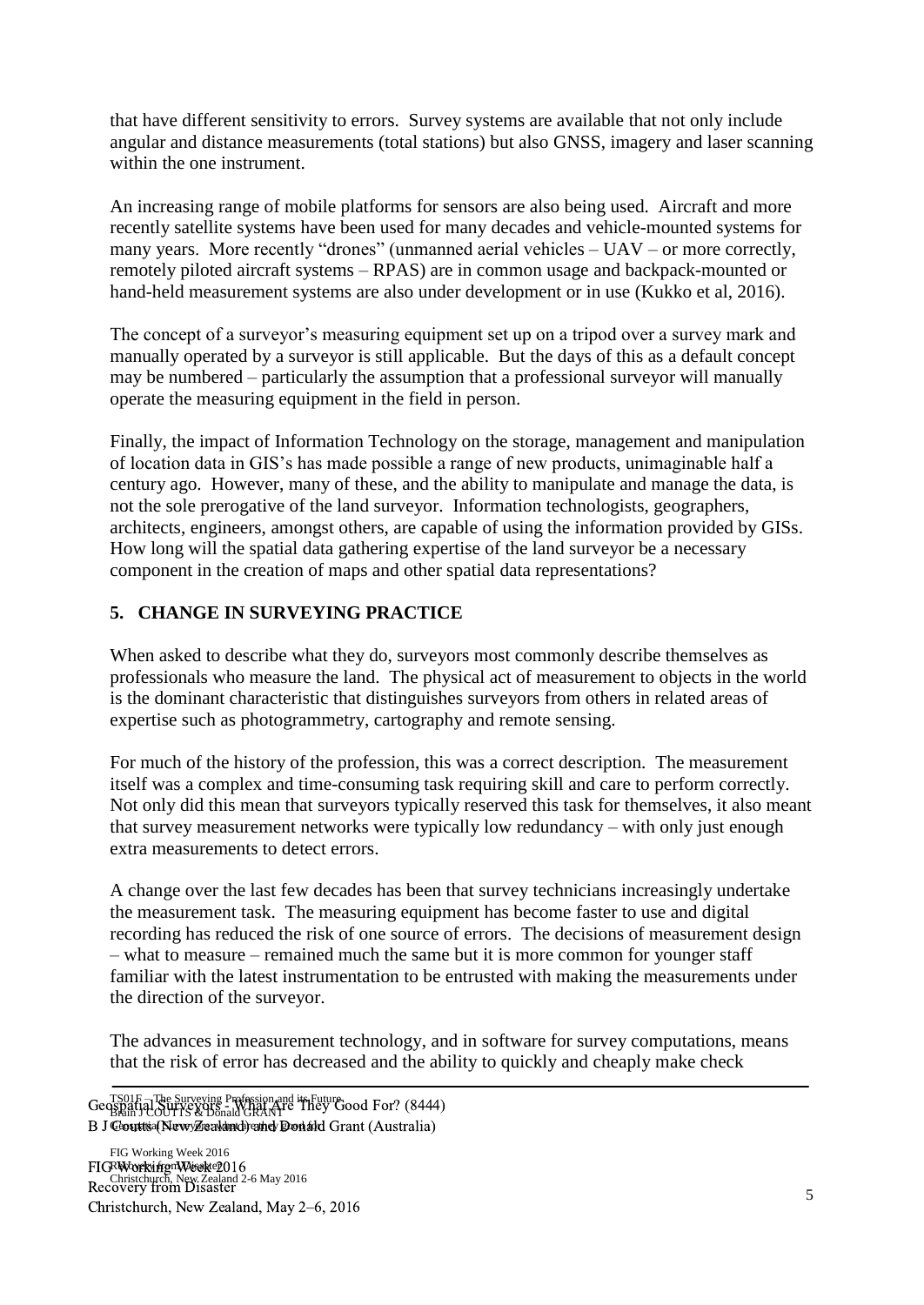measurements has increased. Surveyors are able to apply their skills more to measurement design and quality assurance. They remain in charge of the measurement process, applying their measurement expertise, but often not making the measurements themselves.

With a robotic total station or laser scanner, it is no longer clear that the person who set up the instrument can claim to have made the measurements, although they do govern to some extent what measurements will be taken. Similarly with optical, radar or laser imagery from a range of platforms from satellites, aircraft, drones, vehicle mounted sensors or human carried sensors.

Another process, in this case a social process, has occurred over the same time frame. Many decades ago, lay people would seldom question a professional whom they had engaged as to how he or she would undertake their tasks. However access to information through the internet gives many people some understanding of the task – and also a belief (partly true) that measurement is not so complicated these days. They may believe that anyone can make measurements with the latest technology. And to some extent that also is true.

In response, surveyors, meeting with potential or current clients, need to focus on the result they will provide for their client – rather than the actions and processes they will use to achieve that result. This is now part of expected good customer service and business practice in all areas of business. Therefore the profession of surveying is moving away from being correctly defined as that where its members measure land.

If the outcomes these professionals achieve for clients is looked at instead, it can be said that they use a combination of new measurements (designed or made by themselves or others) and existing geospatial datasets to define the spatial relationships between objects in the real world of interest to their client - to solve client problems, provide client advice or provide client assurance.

## **6. SURVEYORS OUTCOMES IN A NEW WORLD**

At a high level the outcome that geospatial surveyors deliver to clients, employers, governments, and other professionals, is to clarify the spatial relationships that need to be known with confidence to make good decisions or to correctly interpret other information. At a more detailed level, different groups of clients have different outcomes that they need assistance with. Landowners may need to know the location of their boundaries with confidence so that they can fully utilise or develop their land and avoid conflicts with neighbours. Or they may need their property subdivided into smaller saleable and profitable sections.

Surveyors have traditionally achieved these outcomes by undertaking a local survey based on survey marks, providing survey plans and boundary pegs. This continues today. However in an increasingly digital world, that may not always be the best way to achieve the landowner's land use or land development outcome. Accurate and 3 dimensional digital spatial models – such as Building Information Models (BIM) in the case of apartments –require spatial data

TS01F – The Surveying Profession and its Future Geospatial Surveying Friesson and They Good For? (8444) B J Ceoutts (NewyZealand) and Donald Grant (Australia)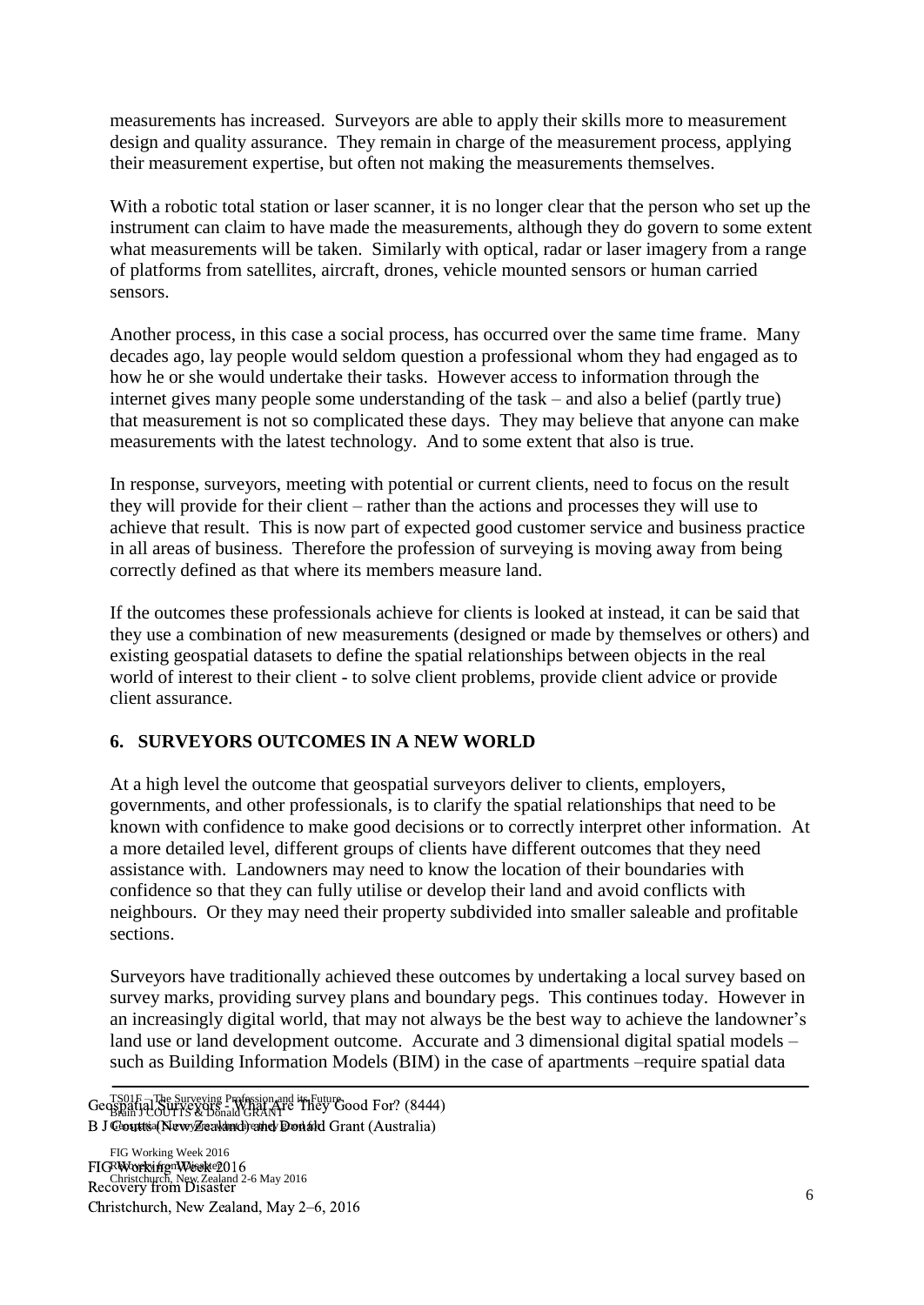management expertise. Lodged survey data is already required to be in digital format in many jurisdictions such as New Zealand.

Some other outcomes are:

- For earth scientists the outcome is that the sought "signal" in measurement data is clearly separated from the noise or systematic errors. One example of this could be the signal of sea level rise distinguished from the systematic error of land uplift. This requires measuring equipment or mobile platforms to be accurately located and datasets (including airborne or satellite data) finely calibrated to define spatial location.
- For building and construction, the outcome is that the construction is accurately designed and built. This depends on accurate spatial datasets before, during and after construction.
- A wide range of design and planning outcomes depend on a virtual model of the real world (land or sea) – particularly the landscape, sea floor, land cover, built objects, etc. These geospatial models are often derived from remotely sensed data and managed in GIS. Surveyors may use conventional techniques in enclosed or undercover areas but mobile sensor platforms and short-range imagery are leading towards geospatial solutions here also.
- A wide range of navigation and positioning outcomes are achieved outdoors by GNSS positioning in relation to geospatial datasets. Significant investment in equivalent indoor positioning is also underway (Carle, 2016; Lemmens, 2016).

# **7. SUMMARY**

It has been demonstrated above that surveying is a profession and that what distinguishes it from other related professions is the body of knowledge (BoK). Some aspects of the body of knowledge have not greatly altered over recent decades. For example the principles of cadastral boundary definition remain complex but largely unchanged.

However a key aspect of the body of knowledge relates to the "how" of location-based measurement – for example:

- How to design a system of measurement to meet the required accuracy
- How to choose the best measurement equipment to balance, efficiency with accuracy and quality assurance
- How to conduct accurate measurement using surveying equipment
- How to minimise random, systematic and gross errors
- How to apply check measurements to detect errors in the field
- How to "reduce" measurements to eliminate or minimise systematic errors
- How to conduct accurate survey or spatial calculations based on survey measurements
- How to reduce the impact of random errors and detect gross or systematic errors through survey adjustment.

TS01F – The Surveying Profession and its Future Geospatial Surveying Friesson and They Good For? (8444) B J Ceoutts (NewyZealand) and Donald Grant (Australia)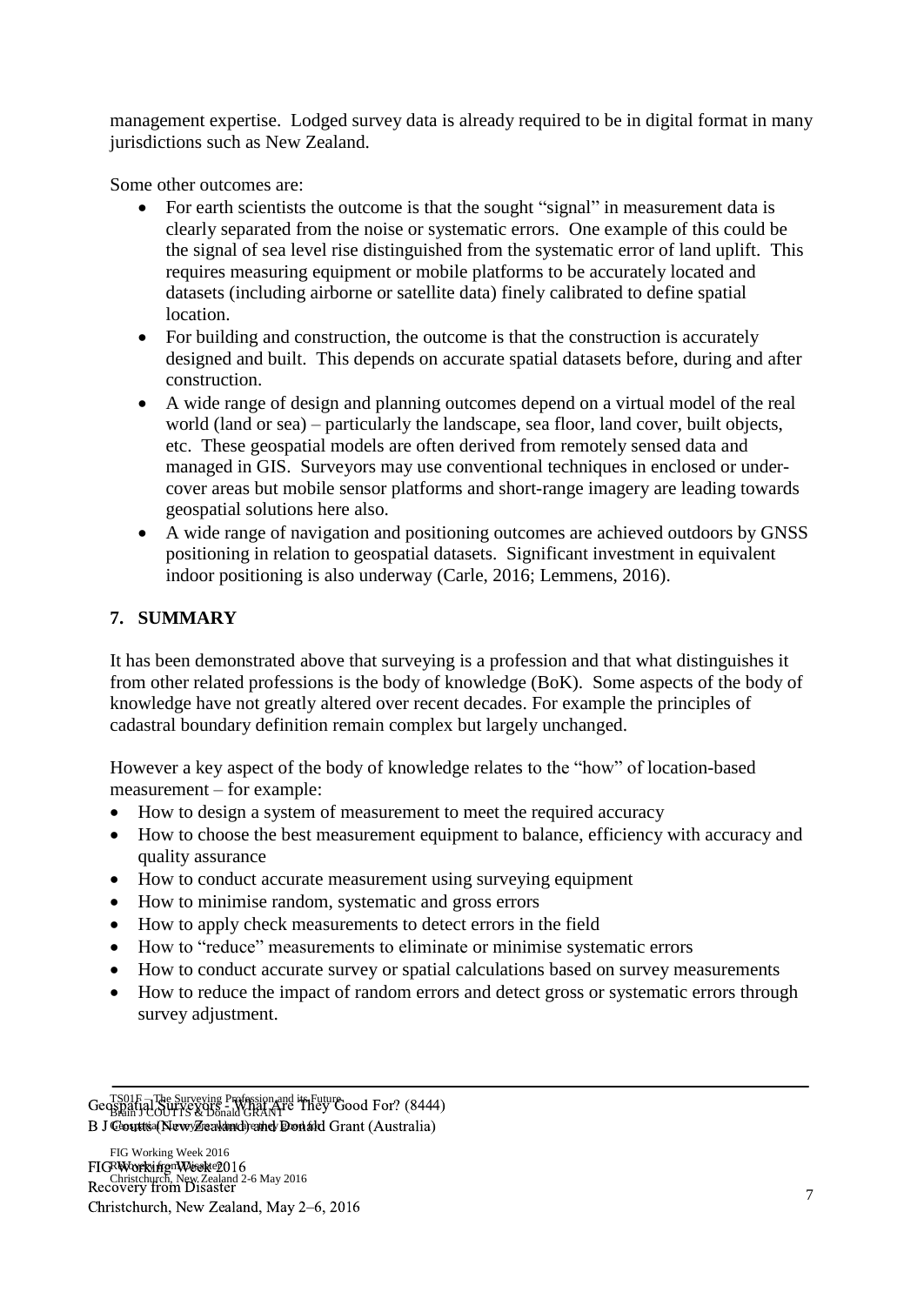This body of knowledge is very closely linked to the survey measuring equipment and survey calculation tools in use. For many decades this equipment and the methods used remained similar or changed quite slowly. Total station bearings and distances today are not greatly dissimilar to historical measurements by Vernier theodolite and Gunter's chain.

The way measurements are made and their errors are controlled seems to be on the edge of significant change. There is a trend towards large numbers of measurements (high redundancy, low random error); multiple sensors to automatically detect and eliminate systematic errors; multiple options for sensor platforms to reduce costs; cloud based processing (software as a service) which can provide low cost processing power to anyone; and the routine use of large scale least squares adjustment to detect, eliminate, minimise or mitigate the effects of errors.

# **8. AN EXPANDED PROFESSION**

So although the actions, tasks and procedures undertaken by surveyors can be expected to change significantly – thus changing the body of knowledge for the operational side of measurement and measurement design - nevertheless the basic outcomes being achieved by surveyors for the benefit of their clients and society in general will remain much the same.

The words that surveyors often use to describe their profession, and the body of knowledge that supports them, could therefore also change. In changing, some of the arbitrary divisions that have formed within the historically broader scope of the "surveying" profession – especially the division between those who measure the land (thought of as surveyors) and those who make those measurements understandable to lay-people (thought of as geospatial experts – but often including surveyors) – these divisions will become less apparent.

Those who measure, who go in the field, who get their boots dirty and face the weather, have for the last 50 or so years considered themselves somewhat separate to their colleagues who generally work in offices analysing the results of measurement data and creating spatial products (maps and plans) as tools to aid interpretation. In the  $19<sup>th</sup>$  century and before, this division was not clear because the same people, surveyors, carried out both functions.

As technology increasingly takes over the expert aspect of field work, operating from a variety of fixed or moving platforms – not all mounted on tripods and not all with a person standing next to them – surveyors will find that the community outcomes they serve are similar or identical to those of the geospatial community – cartographers, GIS experts, remote sensing experts, developers of spatial software, etc.

Each of these groups will need a sense of the whole body of knowledge within which they operate, while being clear about which specialist aspects of this body of knowledge they have personally mastered. The community and client outcomes they all support are often of very high value and the expectation of professionalism are crucial. The demands of *education* and *service* will remain critical across this whole spectrum.

TS01F – The Surveying Profession and its Future Geospatial Surveying Friesson and They Good For? (8444) B J Ceoutts (NewyZealand) and Donald Grant (Australia)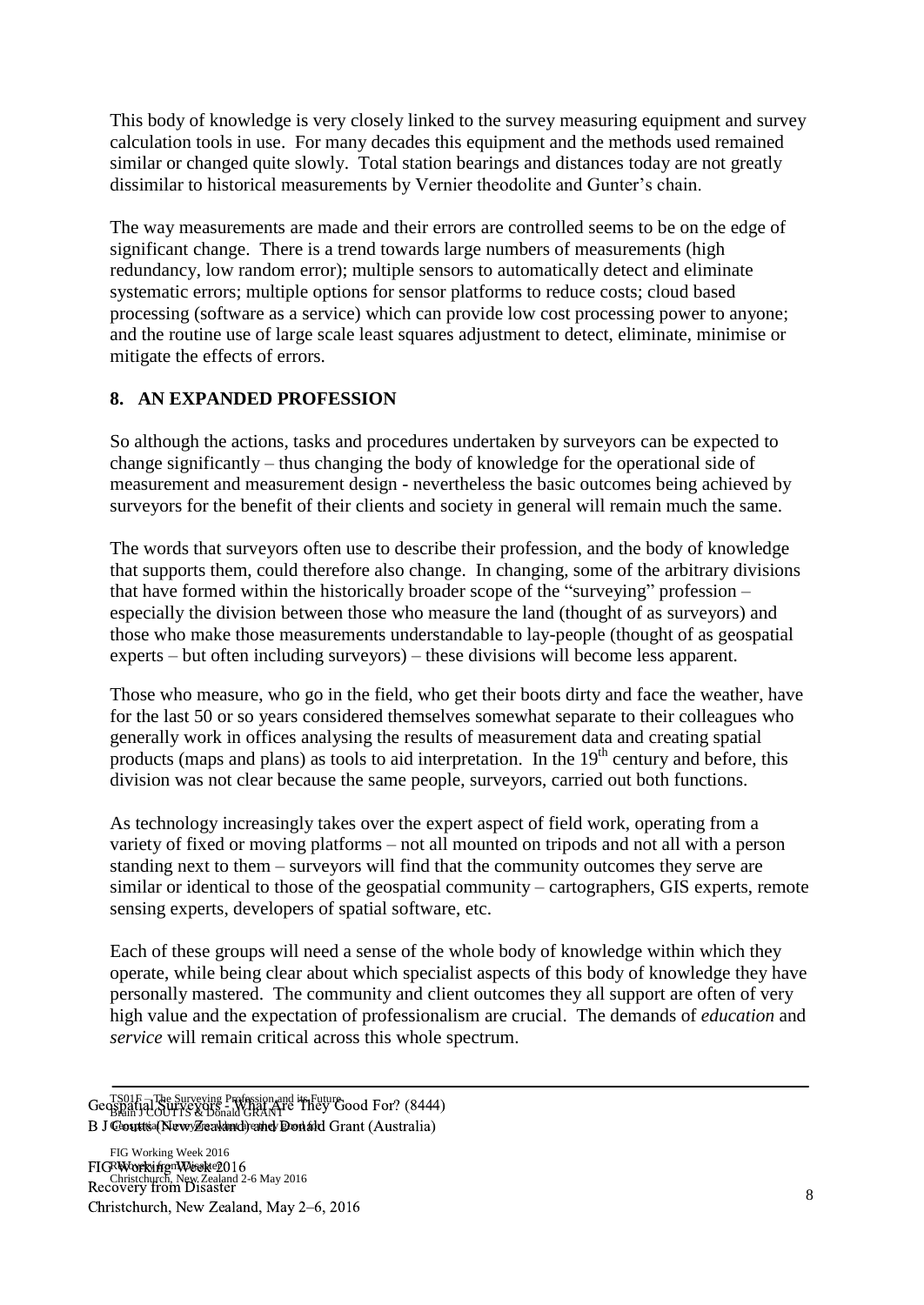Because the terms "Surveyor" on the one hand and "GIS professional", "GIS expert" or "Geospatial expert" on the other hand are widely used across the surveying and spatial domain, the term "Geospatial Surveyor" is suggested to describe a possible combined professional grouping that focuses more on the outcomes it achieves – what it is good for – rather than the rapidly changing set of tasks it performs. That name may not gain any more currency than the seldom used "Geomatician" but it does attempt to unify rather than divide and does recognise the long service to society that the historical profession of Surveyors provided.

#### **REFERENCES**

Armstrong, M. B. (1994) What is a Profession? *Outlook* 62.2 38

Carle, C., (2016) Indoor location: the mobile revolution starts now, *GIM E-Newsletter – March 2016*, retrieved from [http://www.gim-international.com/content/news/indoor-location-the-mobile-revolution](http://www.gim-international.com/content/news/indoor-location-the-mobile-revolution-starts-now)[starts-now](http://www.gim-international.com/content/news/indoor-location-the-mobile-revolution-starts-now)

Dyer, A. R. (1985) Ethics, advertising and the definition of a profession. *Journal of Medical Ethics*. 11, 72-78.

Flexner, A. (2001) Is social work a profession? In Conference of Charities and Corrections. *Procedings of the National Conference of Charities and Corrections at the Forty-Second annual session held in Baltimore, Maryland. May 12-19 1915.* 11:152. Retrieved 3 June 2013 from http://rsw.sagepub.com/content/11/2/152.citation

Fone. J. (2010) Abstract of O'day, Rosemary. (2000) *The Professions in Early Modern England 1450-1800. Servants of the Commonweal.* Pearson Education. Accessed 9 July 2013 from http://oro.open.ac.uk/21736/

Pesyna Jr., K.M., Heath Jr., R.W., Humphreys, T.E., (2015) [Accuracy in the palm of your hand,](http://radionavlab.ae.utexas.edu/images/stories/files/papers/accuracy-in-the-palm-of-your-hand.pdf) *GPS World*, February, 2015

Kukko, A., Kartinen, H., Virtanen, J.P., (2016) Laser Scanner in a backpack: the evolution towards allterrain personal laser scanners, *GIM E-Newsletter – February 2016*, retrieved from [http://www.gim](http://www.gim-international.com/content/article/laser-scanner-in-a-backpack)[international.com/content/article/laser-scanner-in-a-backpack](http://www.gim-international.com/content/article/laser-scanner-in-a-backpack)

Lemmens, M., (2016) Indoor Positioning, *GIM E-Newsletter – March 2016*, retrieved from <http://www.gim-international.com/content/article/indoor-positioning-2>

O'Day, Rosemary. (2000) *The Professions in Early Modern England 1450-1800. Servants of the Commonweal.* Harlow, England: Longman. An imprint of Pearson Education.

Saks, Mike. (2012) Defining a Profession: The Role of Knowledge and Expertise. *Professions and Professionalism.* 2:1 1-10.

Staiger, Rudolf. (2009) Push the Button – or Does the Art of Measurement Still Exist. Paper presented at the FIG Working Week 2009. Eilat, Israel.

UKIPG. United Kingdom Inter-professional Group. Retrieved 13 June 2013 from [http://www.cam.ac.uk/publications/Guide\\_](http://www.cam.ac.uk/publications/Guide) to\_ Revalidation\_ of\_ Professional\_ Competence\_ Final.pdf.

Wilensky, H. L. (1964) The Professionalisation of Everyone? *The American Journal of Sociology.*  LXX:2 137-158. Retrieved 7 June 2013 from http://dx.doi.org/10.1086/223790.

TS01F – The Surveying Profession and its Future Geospatial Surveying Friesson and They Good For? (8444) B J Ceoutts (NewyZealand) and Donald Grant (Australia)